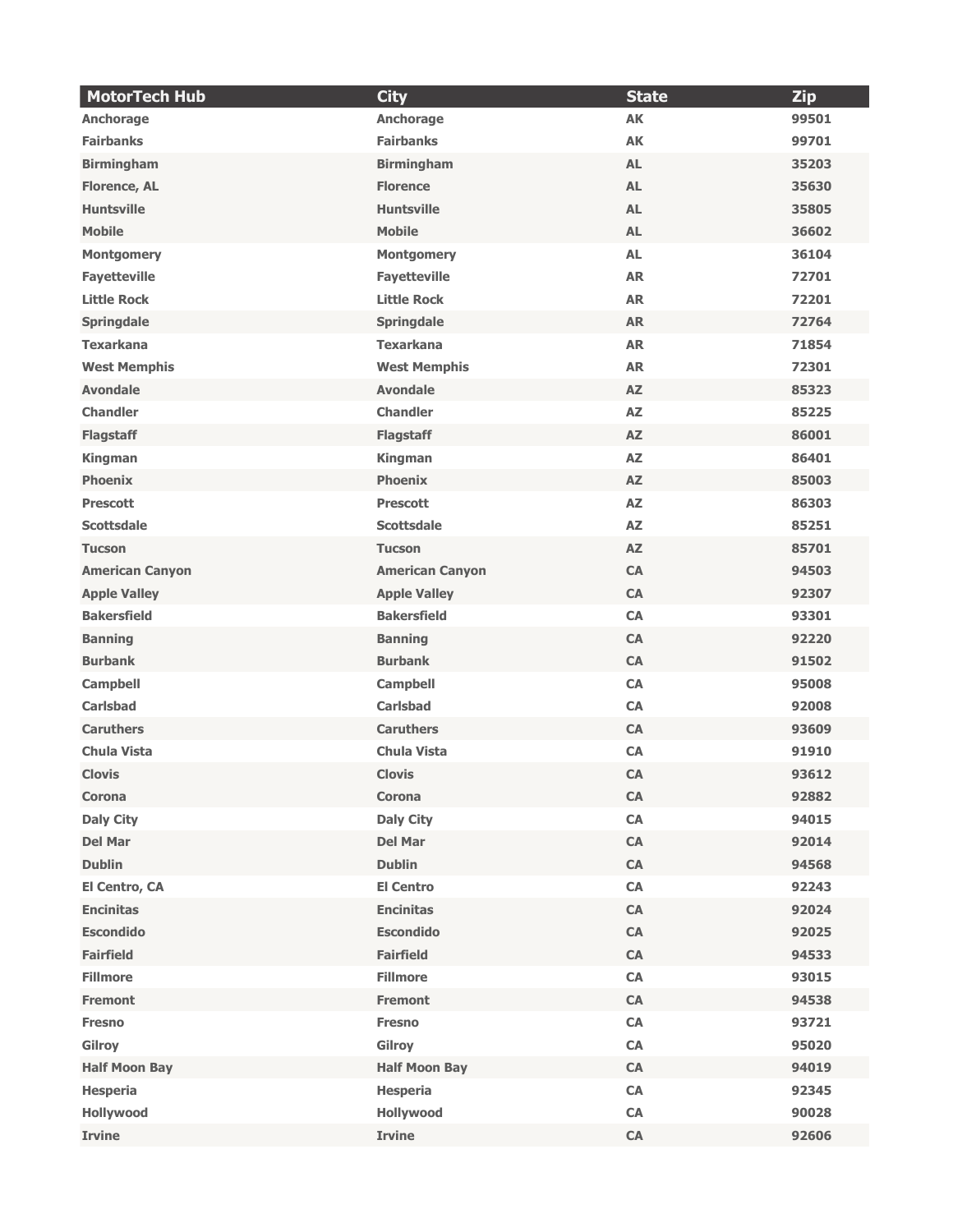| <b>Lakeside</b>       | <b>Lakeside</b>         | <b>CA</b>  | 92040 |
|-----------------------|-------------------------|------------|-------|
| Lancaster             | Lancaster               | <b>CA</b>  | 93534 |
| <b>Livermore</b>      | <b>Livermore</b>        | <b>CA</b>  | 94550 |
| <b>Long Beach</b>     | <b>Long Beach</b>       | <b>CA</b>  | 90802 |
| <b>Los Angeles</b>    | <b>Los Angeles</b>      | <b>CA</b>  | 90012 |
| <b>Los Gatos</b>      | <b>Los Gatos</b>        | CA         | 95030 |
| <b>Madera</b>         | <b>Madera</b>           | <b>CA</b>  | 93637 |
| <b>Menlo Park</b>     | <b>Menlo Park</b>       | <b>CA</b>  | 94025 |
| <b>Merced</b>         | <b>Merced</b>           | CA         | 95340 |
| <b>Millbrae</b>       | <b>Millbrae</b>         | CA         | 94030 |
| <b>Milpitas</b>       | <b>Milpitas</b>         | <b>CA</b>  | 95035 |
| <b>Modesto</b>        | <b>Modesto</b>          | <b>CA</b>  | 95354 |
| <b>Monterey</b>       | <b>Monterey</b>         | <b>CA</b>  | 93940 |
| <b>Moreno Valley</b>  | <b>Moreno Valley</b>    | <b>CA</b>  | 92552 |
| <b>Mountain View</b>  | <b>Mountain View</b>    | <b>CA</b>  | 94041 |
| <b>Napa</b>           | <b>Napa</b>             | <b>CA</b>  | 94559 |
| <b>Oakland</b>        | <b>Oakland</b>          | <b>CA</b>  | 94612 |
| <b>Oceanside</b>      | <b>Oceanside</b>        | CA         | 92054 |
| Oxnard                | Oxnard                  | <b>CA</b>  | 93030 |
| <b>Pacifica</b>       | <b>Pacifica</b>         | CA         | 94044 |
| <b>Palm springs</b>   | <b>Palm Springs</b>     | <b>CA</b>  | 92262 |
| <b>Palmdale</b>       | <b>Lake Los Angeles</b> | <b>CA</b>  | 93550 |
| <b>Palo Alto</b>      | <b>Palo Alto</b>        | <b>CA</b>  | 94301 |
| Poway                 | Poway                   | <b>CA</b>  | 92064 |
| <b>Rancho Cordova</b> | <b>Rancho Cordova</b>   | <b>CA</b>  | 95670 |
| <b>Redwood City</b>   | <b>Redwood City</b>     | CA         | 94063 |
| <b>Reedley</b>        | <b>Reedley</b>          | <b>CA</b>  | 93654 |
| <b>Richmond</b>       | <b>Richmond</b>         | CA         | 94804 |
| <b>Riverside</b>      | <b>Riverside</b>        | <b>CA</b>  | 92522 |
| <b>Sacramento</b>     | <b>Sacramento</b>       | <b>CA</b>  | 95814 |
| <b>Salinas</b>        | <b>Salinas</b>          | <b>CA</b>  | 93901 |
| <b>San Bernardino</b> | <b>San Bernardino</b>   | <b>CA</b>  | 92418 |
| <b>San Carlos</b>     | <b>San Carlos</b>       | <b>CA</b>  | 94070 |
| <b>San Diego</b>      | <b>San Diego</b>        | <b>CA</b>  | 92101 |
| <b>San Francisco</b>  | <b>San Francisco</b>    | CA         | 94103 |
| San Jose              | San Jose                | CA         | 95113 |
| <b>San Leandro</b>    | <b>San Leandro</b>      | CA         | 94577 |
| <b>San Marcos</b>     | <b>San Marcos</b>       | CA         | 92069 |
| <b>San Mateo</b>      | <b>San Mateo</b>        | <b>CA</b>  | 94403 |
| <b>San Ramon</b>      | <b>San Ramon</b>        | CA         | 94583 |
| Santa Ana             | Santa Ana               | CA         | 92701 |
| Santa Barbara         | Santa Barbara           | CA         | 93102 |
| Santa Clarita, CA     | Santa Clarita           | <b>CA</b>  | 91355 |
| <b>Santa Cruz</b>     | <b>Santa Cruz</b>       | CA         | 95060 |
| <b>Santa Maria</b>    | <b>Santa Maria</b>      | CA         | 93454 |
| <b>Santa Rosa</b>     | <b>Santa Rosa</b>       | <b>CA</b>  | 95404 |
| <b>Simi Valley</b>    | <b>Simi Valley</b>      | ${\sf CA}$ | 93063 |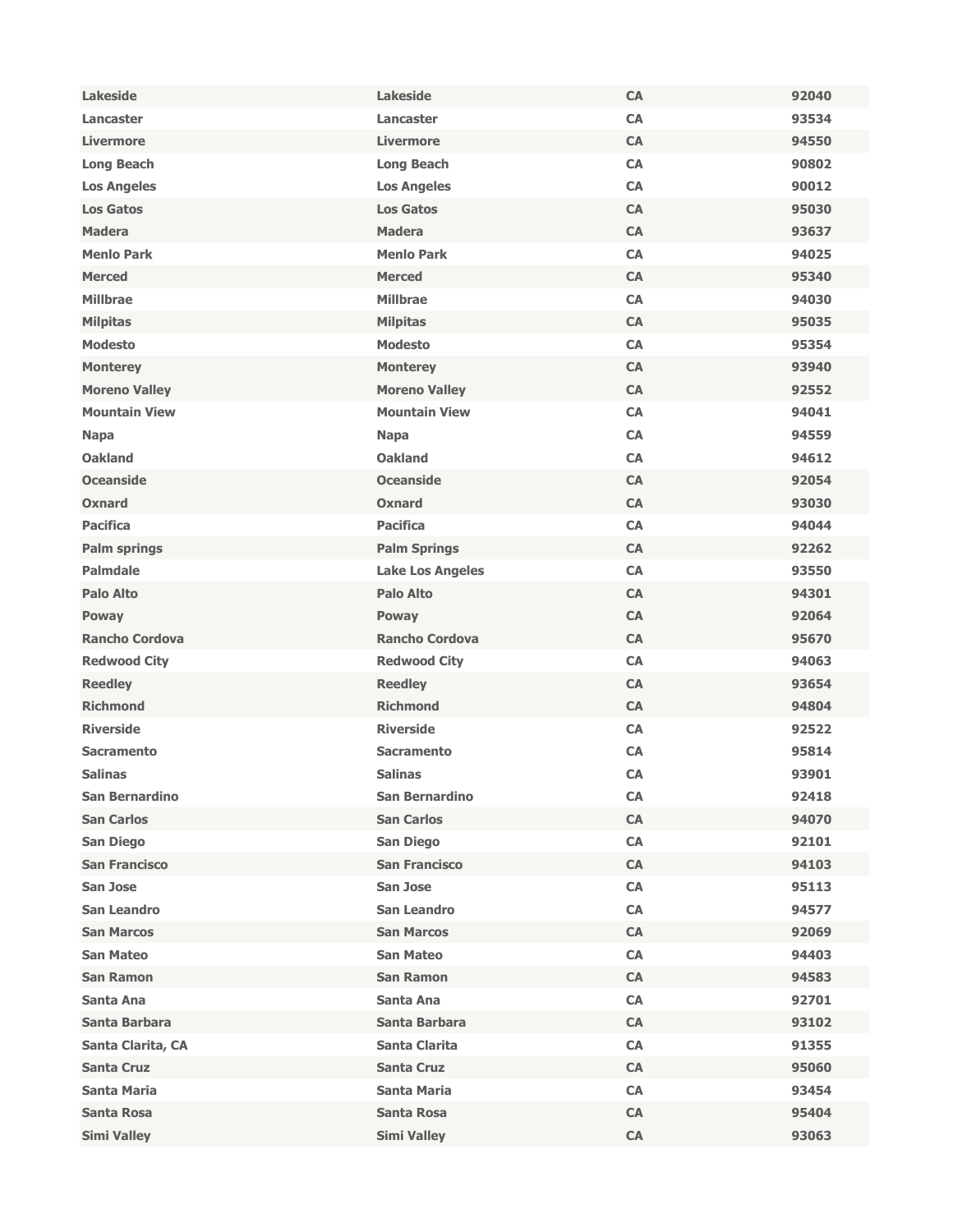| Solana Beach            | Solana Beach                         | <b>CA</b>     | 92075 |
|-------------------------|--------------------------------------|---------------|-------|
| <b>South Lake Tahoe</b> | <b>South Lake Tahoe</b>              | <b>CA</b>     | 96150 |
| <b>Stockton</b>         | <b>Stockton</b>                      | <b>CA</b>     | 95202 |
| Sunnyvale               | <b>Sunnyvale</b>                     | CA            | 94086 |
| <b>Tehachipi</b>        | <b>Tehachapi</b>                     | CA            | 93561 |
| <b>Temecula</b>         | <b>Temecula</b>                      | <b>CA</b>     | 92590 |
| <b>Tulare</b>           | <b>Tulare</b>                        | CA            | 93274 |
| <b>Vacaville</b>        | <b>Vacaville</b>                     | <b>CA</b>     | 95688 |
| Vallejo                 | <b>Vallejo</b>                       | CA            | 94590 |
| <b>Vista</b>            | <b>Vista</b>                         | CA            | 92084 |
| <b>Boulder</b>          | <b>Boulder</b>                       | CO            | 80302 |
| <b>Colorado Springs</b> | <b>Colorado Spgs</b>                 | CO            | 80903 |
| <b>Denver</b>           | <b>Denver</b>                        | CO            | 80202 |
| <b>Fort Collins</b>     | <b>Fort Collins</b>                  | $\mathbf{CO}$ | 80521 |
| <b>Greeley</b>          | <b>Greeley</b>                       | $\mathbf{CO}$ | 80634 |
| <b>Pueblo</b>           | <b>Pueblo</b>                        | CO            | 81003 |
| Vail                    | Vail                                 | CO            | 81657 |
| <b>Hartford</b>         | <b>Hartford</b>                      | <b>CT</b>     | 6103  |
| <b>New Haven</b>        | <b>New Haven</b>                     | CT            | 6510  |
| <b>Norwich</b>          | <b>Norwich</b>                       | <b>CT</b>     | 6360  |
| <b>Stamford</b>         | <b>Stamford</b>                      | <b>CT</b>     | 6904  |
| Waterbury               | Waterbury                            | CT            | 6702  |
| <b>Washington DC</b>    | Washington                           | <b>DC</b>     | 20004 |
| <b>Dover</b>            | <b>Dover</b>                         | DE            | 19903 |
| <b>Milford</b>          | <b>Milford</b>                       | <b>DE</b>     | 19963 |
| Wilmington              | Wilmington                           | <b>DE</b>     | 19801 |
| <b>Clearwater</b>       | <b>Clearwater</b>                    | FL.           | 33756 |
| <b>Daytona Beach</b>    | Daytona Beach                        | FL.           | 32114 |
| Ft. Lauderdale          | <b>Ft Lauderdale</b>                 | FL.           | 33311 |
| Hollywood               | Hollywood                            | FL.           | 33023 |
| <b>Jacksonville</b>     | <b>Jacksonville</b>                  | FL.           | 32202 |
| <b>Miami</b>            | <b>Miami</b>                         | FL.           | 33133 |
| <b>Orlando</b>          | <b>Orlando</b>                       | FL.           | 32802 |
| <b>Pensacola</b>        | <b>City of Pensacola</b>             | FL.           | 32521 |
| <b>Sarasota</b>         | <b>Sarasota</b>                      | FL.           | 34236 |
| <b>St. Augustine</b>    | <b>Saint Augustine</b>               | FL.           | 32084 |
| St. Petersburg          | <b>Saint Petersburg</b>              | FL.           | 33731 |
| <b>Tallahassee</b>      | <b>Tallahassee</b>                   | FL.           | 32301 |
| <b>Tampa</b>            |                                      | FL.           | 33602 |
| <b>West Palm Beach</b>  | <b>Tampa</b><br><b>West Palm Bch</b> | FL.           | 33401 |
|                         |                                      | GA            | 31702 |
| <b>Albany</b>           | <b>Albany</b>                        |               |       |
| <b>Atlanta</b>          | <b>Atlanta</b>                       | GA            | 30303 |
| Augusta                 | Augusta                              | <b>GA</b>     | 30901 |
| <b>Columbus, GA</b>     | <b>Columbus</b>                      | GA            | 31904 |
| <b>Macon</b>            | <b>Macon</b>                         | GA            | 31201 |
| <b>Savannah</b>         | <b>Savannah</b>                      | <b>GA</b>     | 31402 |
| <b>Valdosta</b>         | <b>Valdosta</b>                      | GA            | 31603 |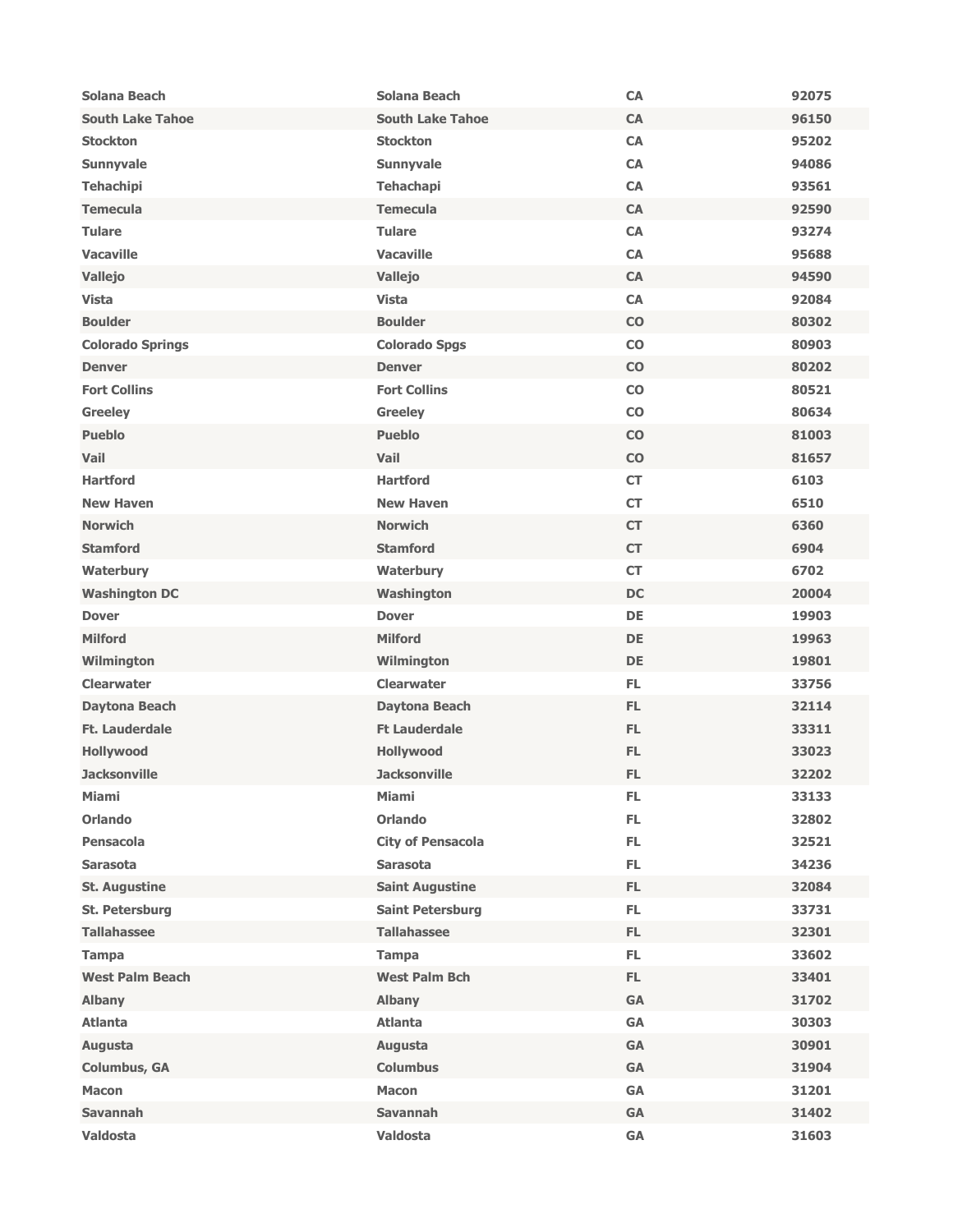| <b>Honolulu</b><br><b>Honolulu</b><br>HI.<br>96813<br><b>Kahului</b><br><b>Kahului</b><br>HI.<br>96732<br>HI.<br>96746<br><b>Kapaa</b><br><b>Kapaa</b><br><b>Kailua Kona</b><br><b>Kona</b><br>HI<br>96740<br><b>Cedar Rapids</b><br><b>Cedar Rapids</b><br><b>IA</b><br>52402<br><b>Des Moines</b><br><b>Des Moines</b><br><b>IA</b><br>50309<br><b>Boise</b><br><b>Boise</b><br><b>ID</b><br>83702<br><b>Coeur D'Alene</b><br><b>Coeur D Alene</b><br><b>ID</b><br>83814<br><b>Twin Falls</b><br><b>Twin Falls</b><br>ID<br>83301<br><b>Alton</b><br><b>Alton</b><br>IL.<br>62002<br>IL.<br>Champaign<br>Champaign<br>61820<br>IL.<br>Chicago<br>60602<br>Chicago<br>De Kalb<br><b>Dekalb</b><br>IL.<br>60115<br>IL.<br><b>LaSalle</b><br><b>LaSalle</b><br>61301<br>IL.<br>61602<br><b>Peoria</b><br><b>Peoria</b><br>IL.<br>Quincy<br>Quincy<br>62301<br>Ridott, IL<br><b>Ridott</b><br>IL.<br>61067<br><b>Rockford</b><br>IL.<br>61101<br><b>Rockford</b><br>IL.<br>62701<br><b>Springfield</b><br><b>Springfield</b><br><b>Evansville</b><br><b>Evansville</b><br>47708<br><b>IN</b><br><b>Fort Wayne</b><br><b>Fort Wayne</b><br><b>IN</b><br>46802<br>46402<br><b>IN</b><br>Gary<br>Gary<br>46204<br><b>Indianapolis</b><br><b>Indianapolis</b><br><b>IN</b><br><b>Terre Haute</b><br>47807<br><b>Terre Haute</b><br><b>IN</b><br><b>KS</b><br>66101<br><b>Kansas City, KS</b><br><b>Kansas City</b><br><b>Topeka</b><br><b>Topeka</b><br><b>KS</b><br>66603<br><b>Wichita</b><br>Wichita<br><b>KS</b><br>67202<br><b>KY</b><br>41011<br><b>Covington</b><br><b>Covington</b><br><b>Henderson</b><br><b>Henderson</b><br><b>KY</b><br>42419<br>Lexington<br>Lexington<br><b>KY</b><br>40507<br><b>Louisville</b><br>Louisville<br>KY<br>40202<br>LA<br>70802<br><b>Baton Rouge</b><br><b>Baton Rouge</b><br>LA<br>Lafayette<br>Lafayette<br>70506<br><b>New Orleans</b><br><b>New Orleans</b><br>${\sf LA}$<br>70112<br>LA<br>71101<br><b>Shreveport</b><br><b>Shreveport</b><br><b>Slidell</b><br><b>Slidell</b><br>LA<br>70458<br>Washington<br>Washington<br>LA<br>70589<br>MA<br><b>Boston</b><br><b>Boston</b><br>2201<br><b>Pittsfield</b><br><b>Pittsfield</b><br>MA<br>1201<br>MA<br>1103<br>Springfield, MA<br><b>Springfield</b><br>MA<br>2780<br><b>Taunton</b><br><b>Taunton</b><br>Worcester<br>1608<br>Worcester<br><b>MA</b><br><b>Baltimore</b><br><b>Baltimore</b><br><b>MD</b><br>21202<br><b>Bethesda</b><br><b>Bethesda</b><br>MD<br>20814<br><b>Cumberland</b><br><b>Cumberland</b><br><b>MD</b><br>21501<br><b>MD</b> | <b>Hilo</b>   | <b>Hilo</b>   | HI | 96720 |
|-----------------------------------------------------------------------------------------------------------------------------------------------------------------------------------------------------------------------------------------------------------------------------------------------------------------------------------------------------------------------------------------------------------------------------------------------------------------------------------------------------------------------------------------------------------------------------------------------------------------------------------------------------------------------------------------------------------------------------------------------------------------------------------------------------------------------------------------------------------------------------------------------------------------------------------------------------------------------------------------------------------------------------------------------------------------------------------------------------------------------------------------------------------------------------------------------------------------------------------------------------------------------------------------------------------------------------------------------------------------------------------------------------------------------------------------------------------------------------------------------------------------------------------------------------------------------------------------------------------------------------------------------------------------------------------------------------------------------------------------------------------------------------------------------------------------------------------------------------------------------------------------------------------------------------------------------------------------------------------------------------------------------------------------------------------------------------------------------------------------------------------------------------------------------------------------------------------------------------------------------------------------------------------------------------------------------------------------------------------------------------------------------------------------------------------------------------------------------------------------------------------------------------------------------------|---------------|---------------|----|-------|
|                                                                                                                                                                                                                                                                                                                                                                                                                                                                                                                                                                                                                                                                                                                                                                                                                                                                                                                                                                                                                                                                                                                                                                                                                                                                                                                                                                                                                                                                                                                                                                                                                                                                                                                                                                                                                                                                                                                                                                                                                                                                                                                                                                                                                                                                                                                                                                                                                                                                                                                                                     |               |               |    |       |
|                                                                                                                                                                                                                                                                                                                                                                                                                                                                                                                                                                                                                                                                                                                                                                                                                                                                                                                                                                                                                                                                                                                                                                                                                                                                                                                                                                                                                                                                                                                                                                                                                                                                                                                                                                                                                                                                                                                                                                                                                                                                                                                                                                                                                                                                                                                                                                                                                                                                                                                                                     |               |               |    |       |
|                                                                                                                                                                                                                                                                                                                                                                                                                                                                                                                                                                                                                                                                                                                                                                                                                                                                                                                                                                                                                                                                                                                                                                                                                                                                                                                                                                                                                                                                                                                                                                                                                                                                                                                                                                                                                                                                                                                                                                                                                                                                                                                                                                                                                                                                                                                                                                                                                                                                                                                                                     |               |               |    |       |
|                                                                                                                                                                                                                                                                                                                                                                                                                                                                                                                                                                                                                                                                                                                                                                                                                                                                                                                                                                                                                                                                                                                                                                                                                                                                                                                                                                                                                                                                                                                                                                                                                                                                                                                                                                                                                                                                                                                                                                                                                                                                                                                                                                                                                                                                                                                                                                                                                                                                                                                                                     |               |               |    |       |
|                                                                                                                                                                                                                                                                                                                                                                                                                                                                                                                                                                                                                                                                                                                                                                                                                                                                                                                                                                                                                                                                                                                                                                                                                                                                                                                                                                                                                                                                                                                                                                                                                                                                                                                                                                                                                                                                                                                                                                                                                                                                                                                                                                                                                                                                                                                                                                                                                                                                                                                                                     |               |               |    |       |
|                                                                                                                                                                                                                                                                                                                                                                                                                                                                                                                                                                                                                                                                                                                                                                                                                                                                                                                                                                                                                                                                                                                                                                                                                                                                                                                                                                                                                                                                                                                                                                                                                                                                                                                                                                                                                                                                                                                                                                                                                                                                                                                                                                                                                                                                                                                                                                                                                                                                                                                                                     |               |               |    |       |
|                                                                                                                                                                                                                                                                                                                                                                                                                                                                                                                                                                                                                                                                                                                                                                                                                                                                                                                                                                                                                                                                                                                                                                                                                                                                                                                                                                                                                                                                                                                                                                                                                                                                                                                                                                                                                                                                                                                                                                                                                                                                                                                                                                                                                                                                                                                                                                                                                                                                                                                                                     |               |               |    |       |
|                                                                                                                                                                                                                                                                                                                                                                                                                                                                                                                                                                                                                                                                                                                                                                                                                                                                                                                                                                                                                                                                                                                                                                                                                                                                                                                                                                                                                                                                                                                                                                                                                                                                                                                                                                                                                                                                                                                                                                                                                                                                                                                                                                                                                                                                                                                                                                                                                                                                                                                                                     |               |               |    |       |
|                                                                                                                                                                                                                                                                                                                                                                                                                                                                                                                                                                                                                                                                                                                                                                                                                                                                                                                                                                                                                                                                                                                                                                                                                                                                                                                                                                                                                                                                                                                                                                                                                                                                                                                                                                                                                                                                                                                                                                                                                                                                                                                                                                                                                                                                                                                                                                                                                                                                                                                                                     |               |               |    |       |
|                                                                                                                                                                                                                                                                                                                                                                                                                                                                                                                                                                                                                                                                                                                                                                                                                                                                                                                                                                                                                                                                                                                                                                                                                                                                                                                                                                                                                                                                                                                                                                                                                                                                                                                                                                                                                                                                                                                                                                                                                                                                                                                                                                                                                                                                                                                                                                                                                                                                                                                                                     |               |               |    |       |
|                                                                                                                                                                                                                                                                                                                                                                                                                                                                                                                                                                                                                                                                                                                                                                                                                                                                                                                                                                                                                                                                                                                                                                                                                                                                                                                                                                                                                                                                                                                                                                                                                                                                                                                                                                                                                                                                                                                                                                                                                                                                                                                                                                                                                                                                                                                                                                                                                                                                                                                                                     |               |               |    |       |
|                                                                                                                                                                                                                                                                                                                                                                                                                                                                                                                                                                                                                                                                                                                                                                                                                                                                                                                                                                                                                                                                                                                                                                                                                                                                                                                                                                                                                                                                                                                                                                                                                                                                                                                                                                                                                                                                                                                                                                                                                                                                                                                                                                                                                                                                                                                                                                                                                                                                                                                                                     |               |               |    |       |
|                                                                                                                                                                                                                                                                                                                                                                                                                                                                                                                                                                                                                                                                                                                                                                                                                                                                                                                                                                                                                                                                                                                                                                                                                                                                                                                                                                                                                                                                                                                                                                                                                                                                                                                                                                                                                                                                                                                                                                                                                                                                                                                                                                                                                                                                                                                                                                                                                                                                                                                                                     |               |               |    |       |
|                                                                                                                                                                                                                                                                                                                                                                                                                                                                                                                                                                                                                                                                                                                                                                                                                                                                                                                                                                                                                                                                                                                                                                                                                                                                                                                                                                                                                                                                                                                                                                                                                                                                                                                                                                                                                                                                                                                                                                                                                                                                                                                                                                                                                                                                                                                                                                                                                                                                                                                                                     |               |               |    |       |
|                                                                                                                                                                                                                                                                                                                                                                                                                                                                                                                                                                                                                                                                                                                                                                                                                                                                                                                                                                                                                                                                                                                                                                                                                                                                                                                                                                                                                                                                                                                                                                                                                                                                                                                                                                                                                                                                                                                                                                                                                                                                                                                                                                                                                                                                                                                                                                                                                                                                                                                                                     |               |               |    |       |
|                                                                                                                                                                                                                                                                                                                                                                                                                                                                                                                                                                                                                                                                                                                                                                                                                                                                                                                                                                                                                                                                                                                                                                                                                                                                                                                                                                                                                                                                                                                                                                                                                                                                                                                                                                                                                                                                                                                                                                                                                                                                                                                                                                                                                                                                                                                                                                                                                                                                                                                                                     |               |               |    |       |
|                                                                                                                                                                                                                                                                                                                                                                                                                                                                                                                                                                                                                                                                                                                                                                                                                                                                                                                                                                                                                                                                                                                                                                                                                                                                                                                                                                                                                                                                                                                                                                                                                                                                                                                                                                                                                                                                                                                                                                                                                                                                                                                                                                                                                                                                                                                                                                                                                                                                                                                                                     |               |               |    |       |
|                                                                                                                                                                                                                                                                                                                                                                                                                                                                                                                                                                                                                                                                                                                                                                                                                                                                                                                                                                                                                                                                                                                                                                                                                                                                                                                                                                                                                                                                                                                                                                                                                                                                                                                                                                                                                                                                                                                                                                                                                                                                                                                                                                                                                                                                                                                                                                                                                                                                                                                                                     |               |               |    |       |
|                                                                                                                                                                                                                                                                                                                                                                                                                                                                                                                                                                                                                                                                                                                                                                                                                                                                                                                                                                                                                                                                                                                                                                                                                                                                                                                                                                                                                                                                                                                                                                                                                                                                                                                                                                                                                                                                                                                                                                                                                                                                                                                                                                                                                                                                                                                                                                                                                                                                                                                                                     |               |               |    |       |
|                                                                                                                                                                                                                                                                                                                                                                                                                                                                                                                                                                                                                                                                                                                                                                                                                                                                                                                                                                                                                                                                                                                                                                                                                                                                                                                                                                                                                                                                                                                                                                                                                                                                                                                                                                                                                                                                                                                                                                                                                                                                                                                                                                                                                                                                                                                                                                                                                                                                                                                                                     |               |               |    |       |
|                                                                                                                                                                                                                                                                                                                                                                                                                                                                                                                                                                                                                                                                                                                                                                                                                                                                                                                                                                                                                                                                                                                                                                                                                                                                                                                                                                                                                                                                                                                                                                                                                                                                                                                                                                                                                                                                                                                                                                                                                                                                                                                                                                                                                                                                                                                                                                                                                                                                                                                                                     |               |               |    |       |
|                                                                                                                                                                                                                                                                                                                                                                                                                                                                                                                                                                                                                                                                                                                                                                                                                                                                                                                                                                                                                                                                                                                                                                                                                                                                                                                                                                                                                                                                                                                                                                                                                                                                                                                                                                                                                                                                                                                                                                                                                                                                                                                                                                                                                                                                                                                                                                                                                                                                                                                                                     |               |               |    |       |
|                                                                                                                                                                                                                                                                                                                                                                                                                                                                                                                                                                                                                                                                                                                                                                                                                                                                                                                                                                                                                                                                                                                                                                                                                                                                                                                                                                                                                                                                                                                                                                                                                                                                                                                                                                                                                                                                                                                                                                                                                                                                                                                                                                                                                                                                                                                                                                                                                                                                                                                                                     |               |               |    |       |
|                                                                                                                                                                                                                                                                                                                                                                                                                                                                                                                                                                                                                                                                                                                                                                                                                                                                                                                                                                                                                                                                                                                                                                                                                                                                                                                                                                                                                                                                                                                                                                                                                                                                                                                                                                                                                                                                                                                                                                                                                                                                                                                                                                                                                                                                                                                                                                                                                                                                                                                                                     |               |               |    |       |
|                                                                                                                                                                                                                                                                                                                                                                                                                                                                                                                                                                                                                                                                                                                                                                                                                                                                                                                                                                                                                                                                                                                                                                                                                                                                                                                                                                                                                                                                                                                                                                                                                                                                                                                                                                                                                                                                                                                                                                                                                                                                                                                                                                                                                                                                                                                                                                                                                                                                                                                                                     |               |               |    |       |
|                                                                                                                                                                                                                                                                                                                                                                                                                                                                                                                                                                                                                                                                                                                                                                                                                                                                                                                                                                                                                                                                                                                                                                                                                                                                                                                                                                                                                                                                                                                                                                                                                                                                                                                                                                                                                                                                                                                                                                                                                                                                                                                                                                                                                                                                                                                                                                                                                                                                                                                                                     |               |               |    |       |
|                                                                                                                                                                                                                                                                                                                                                                                                                                                                                                                                                                                                                                                                                                                                                                                                                                                                                                                                                                                                                                                                                                                                                                                                                                                                                                                                                                                                                                                                                                                                                                                                                                                                                                                                                                                                                                                                                                                                                                                                                                                                                                                                                                                                                                                                                                                                                                                                                                                                                                                                                     |               |               |    |       |
|                                                                                                                                                                                                                                                                                                                                                                                                                                                                                                                                                                                                                                                                                                                                                                                                                                                                                                                                                                                                                                                                                                                                                                                                                                                                                                                                                                                                                                                                                                                                                                                                                                                                                                                                                                                                                                                                                                                                                                                                                                                                                                                                                                                                                                                                                                                                                                                                                                                                                                                                                     |               |               |    |       |
|                                                                                                                                                                                                                                                                                                                                                                                                                                                                                                                                                                                                                                                                                                                                                                                                                                                                                                                                                                                                                                                                                                                                                                                                                                                                                                                                                                                                                                                                                                                                                                                                                                                                                                                                                                                                                                                                                                                                                                                                                                                                                                                                                                                                                                                                                                                                                                                                                                                                                                                                                     |               |               |    |       |
|                                                                                                                                                                                                                                                                                                                                                                                                                                                                                                                                                                                                                                                                                                                                                                                                                                                                                                                                                                                                                                                                                                                                                                                                                                                                                                                                                                                                                                                                                                                                                                                                                                                                                                                                                                                                                                                                                                                                                                                                                                                                                                                                                                                                                                                                                                                                                                                                                                                                                                                                                     |               |               |    |       |
|                                                                                                                                                                                                                                                                                                                                                                                                                                                                                                                                                                                                                                                                                                                                                                                                                                                                                                                                                                                                                                                                                                                                                                                                                                                                                                                                                                                                                                                                                                                                                                                                                                                                                                                                                                                                                                                                                                                                                                                                                                                                                                                                                                                                                                                                                                                                                                                                                                                                                                                                                     |               |               |    |       |
|                                                                                                                                                                                                                                                                                                                                                                                                                                                                                                                                                                                                                                                                                                                                                                                                                                                                                                                                                                                                                                                                                                                                                                                                                                                                                                                                                                                                                                                                                                                                                                                                                                                                                                                                                                                                                                                                                                                                                                                                                                                                                                                                                                                                                                                                                                                                                                                                                                                                                                                                                     |               |               |    |       |
|                                                                                                                                                                                                                                                                                                                                                                                                                                                                                                                                                                                                                                                                                                                                                                                                                                                                                                                                                                                                                                                                                                                                                                                                                                                                                                                                                                                                                                                                                                                                                                                                                                                                                                                                                                                                                                                                                                                                                                                                                                                                                                                                                                                                                                                                                                                                                                                                                                                                                                                                                     |               |               |    |       |
|                                                                                                                                                                                                                                                                                                                                                                                                                                                                                                                                                                                                                                                                                                                                                                                                                                                                                                                                                                                                                                                                                                                                                                                                                                                                                                                                                                                                                                                                                                                                                                                                                                                                                                                                                                                                                                                                                                                                                                                                                                                                                                                                                                                                                                                                                                                                                                                                                                                                                                                                                     |               |               |    |       |
|                                                                                                                                                                                                                                                                                                                                                                                                                                                                                                                                                                                                                                                                                                                                                                                                                                                                                                                                                                                                                                                                                                                                                                                                                                                                                                                                                                                                                                                                                                                                                                                                                                                                                                                                                                                                                                                                                                                                                                                                                                                                                                                                                                                                                                                                                                                                                                                                                                                                                                                                                     |               |               |    |       |
|                                                                                                                                                                                                                                                                                                                                                                                                                                                                                                                                                                                                                                                                                                                                                                                                                                                                                                                                                                                                                                                                                                                                                                                                                                                                                                                                                                                                                                                                                                                                                                                                                                                                                                                                                                                                                                                                                                                                                                                                                                                                                                                                                                                                                                                                                                                                                                                                                                                                                                                                                     |               |               |    |       |
|                                                                                                                                                                                                                                                                                                                                                                                                                                                                                                                                                                                                                                                                                                                                                                                                                                                                                                                                                                                                                                                                                                                                                                                                                                                                                                                                                                                                                                                                                                                                                                                                                                                                                                                                                                                                                                                                                                                                                                                                                                                                                                                                                                                                                                                                                                                                                                                                                                                                                                                                                     |               |               |    |       |
|                                                                                                                                                                                                                                                                                                                                                                                                                                                                                                                                                                                                                                                                                                                                                                                                                                                                                                                                                                                                                                                                                                                                                                                                                                                                                                                                                                                                                                                                                                                                                                                                                                                                                                                                                                                                                                                                                                                                                                                                                                                                                                                                                                                                                                                                                                                                                                                                                                                                                                                                                     |               |               |    |       |
|                                                                                                                                                                                                                                                                                                                                                                                                                                                                                                                                                                                                                                                                                                                                                                                                                                                                                                                                                                                                                                                                                                                                                                                                                                                                                                                                                                                                                                                                                                                                                                                                                                                                                                                                                                                                                                                                                                                                                                                                                                                                                                                                                                                                                                                                                                                                                                                                                                                                                                                                                     |               |               |    |       |
|                                                                                                                                                                                                                                                                                                                                                                                                                                                                                                                                                                                                                                                                                                                                                                                                                                                                                                                                                                                                                                                                                                                                                                                                                                                                                                                                                                                                                                                                                                                                                                                                                                                                                                                                                                                                                                                                                                                                                                                                                                                                                                                                                                                                                                                                                                                                                                                                                                                                                                                                                     |               |               |    |       |
|                                                                                                                                                                                                                                                                                                                                                                                                                                                                                                                                                                                                                                                                                                                                                                                                                                                                                                                                                                                                                                                                                                                                                                                                                                                                                                                                                                                                                                                                                                                                                                                                                                                                                                                                                                                                                                                                                                                                                                                                                                                                                                                                                                                                                                                                                                                                                                                                                                                                                                                                                     |               |               |    |       |
|                                                                                                                                                                                                                                                                                                                                                                                                                                                                                                                                                                                                                                                                                                                                                                                                                                                                                                                                                                                                                                                                                                                                                                                                                                                                                                                                                                                                                                                                                                                                                                                                                                                                                                                                                                                                                                                                                                                                                                                                                                                                                                                                                                                                                                                                                                                                                                                                                                                                                                                                                     |               |               |    |       |
|                                                                                                                                                                                                                                                                                                                                                                                                                                                                                                                                                                                                                                                                                                                                                                                                                                                                                                                                                                                                                                                                                                                                                                                                                                                                                                                                                                                                                                                                                                                                                                                                                                                                                                                                                                                                                                                                                                                                                                                                                                                                                                                                                                                                                                                                                                                                                                                                                                                                                                                                                     |               |               |    |       |
|                                                                                                                                                                                                                                                                                                                                                                                                                                                                                                                                                                                                                                                                                                                                                                                                                                                                                                                                                                                                                                                                                                                                                                                                                                                                                                                                                                                                                                                                                                                                                                                                                                                                                                                                                                                                                                                                                                                                                                                                                                                                                                                                                                                                                                                                                                                                                                                                                                                                                                                                                     |               |               |    |       |
|                                                                                                                                                                                                                                                                                                                                                                                                                                                                                                                                                                                                                                                                                                                                                                                                                                                                                                                                                                                                                                                                                                                                                                                                                                                                                                                                                                                                                                                                                                                                                                                                                                                                                                                                                                                                                                                                                                                                                                                                                                                                                                                                                                                                                                                                                                                                                                                                                                                                                                                                                     |               |               |    |       |
|                                                                                                                                                                                                                                                                                                                                                                                                                                                                                                                                                                                                                                                                                                                                                                                                                                                                                                                                                                                                                                                                                                                                                                                                                                                                                                                                                                                                                                                                                                                                                                                                                                                                                                                                                                                                                                                                                                                                                                                                                                                                                                                                                                                                                                                                                                                                                                                                                                                                                                                                                     | <b>Elkton</b> | <b>Elkton</b> |    | 21921 |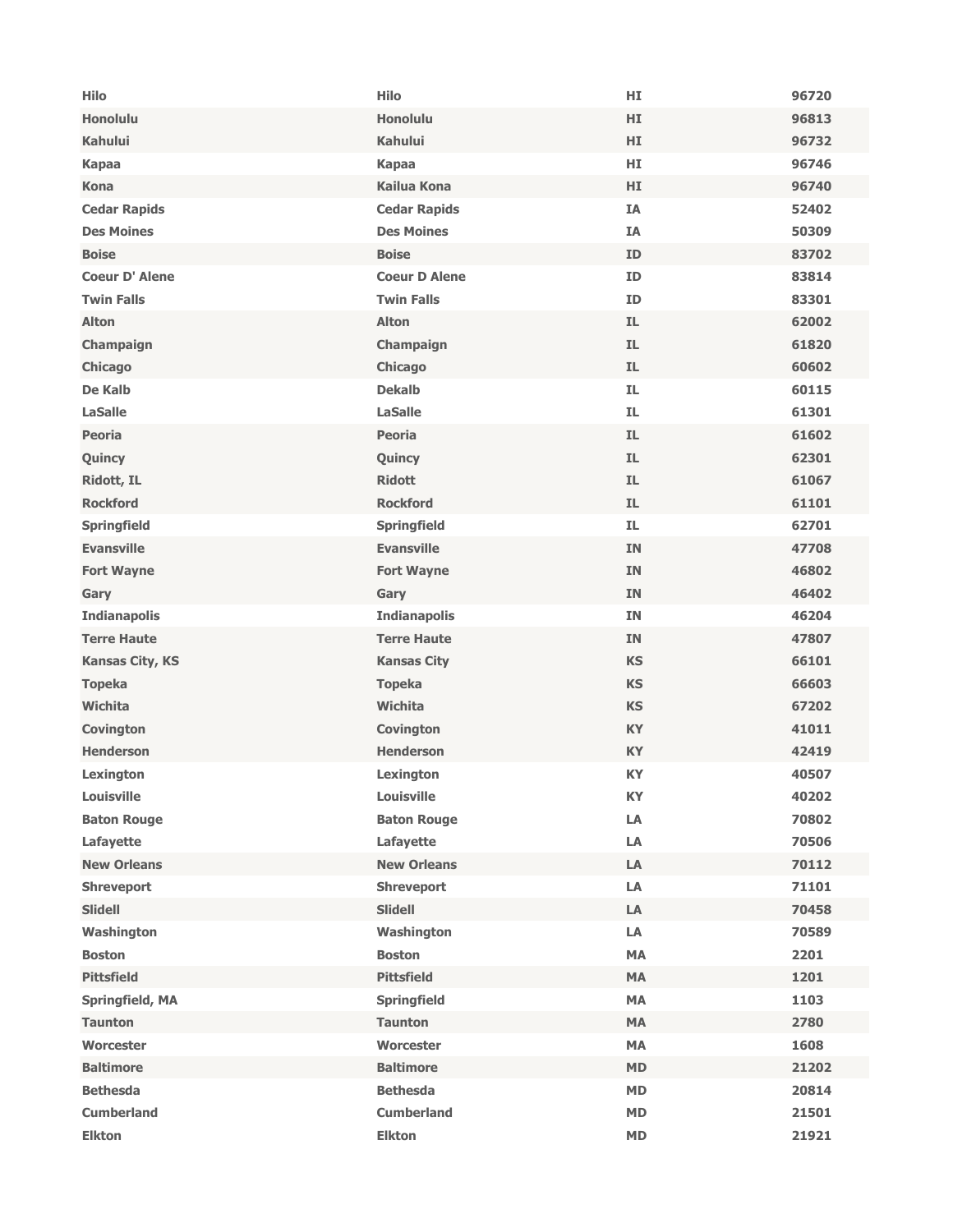| <b>Frederick</b>        | <b>Frederick</b>             | <b>MD</b> | 21701 |
|-------------------------|------------------------------|-----------|-------|
| Hagerstown              | Hagerstown                   | <b>MD</b> | 21740 |
| <b>Salisbury</b>        | <b>Salisbury</b>             | <b>MD</b> | 21801 |
| <b>Bangor</b>           | <b>Bangor</b>                | <b>ME</b> | 4401  |
| <b>Portland</b>         | <b>Portland</b>              | <b>ME</b> | 4101  |
| <b>Detroit</b>          | <b>Detroit</b>               | <b>MI</b> | 48226 |
| <b>Flint</b>            | <b>Flint</b>                 | MI        | 48502 |
| <b>Grand Rapids</b>     | <b>Grand Rapids</b>          | MI        | 49503 |
| Lansing                 | Lansing                      | MI        | 48933 |
| <b>Bloomington, MN</b>  | <b>Bloomington</b>           | <b>MN</b> | 55431 |
| <b>Duluth</b>           | <b>Duluth</b>                | <b>MN</b> | 55802 |
| <b>Minneapolis</b>      | <b>Minneapolis</b>           | <b>MN</b> | 55415 |
| <b>Rogers, MN</b>       | <b>Corcoran</b>              | <b>MN</b> | 55374 |
| St. Paul                | <b>Saint Paul</b>            | <b>MN</b> | 55102 |
| <b>Cape Girardeau</b>   | <b>Cape Girardeau</b>        | <b>MO</b> | 63701 |
| Columbia, MO            | <b>Columbia</b>              | <b>MO</b> | 65205 |
| <b>Joplin</b>           | <b>Joplin</b>                | <b>MO</b> | 64801 |
| <b>Kansas City</b>      | <b>Kansas City</b>           | <b>MO</b> | 64106 |
| <b>Springfield</b>      | <b>Springfield</b>           | <b>MO</b> | 65809 |
| St. Louis               | <b>Saint Louis</b>           | <b>MO</b> | 63103 |
| <b>Biloxi</b>           | <b>Biloxi</b>                | <b>MS</b> | 39533 |
| Jackson, MS             | <b>Jackson</b>               | <b>MS</b> | 39201 |
| <b>Billings</b>         | <b>Billings</b>              | <b>MT</b> | 59101 |
| <b>Missoula</b>         | <b>Missoula</b>              | <b>MT</b> | 59802 |
| <b>Charlotte</b>        | <b>Charlotte</b>             | <b>NC</b> | 28202 |
| <b>Durham</b>           | <b>East Durham</b>           | <b>NC</b> | 27701 |
| <b>Fayetteville, NC</b> | <b>Fayetteville</b>          | <b>NC</b> | 28301 |
| <b>Greensboro</b>       | Greensboro                   | <b>NC</b> | 27401 |
| Raleigh                 | Raleigh                      | <b>NC</b> | 27601 |
| Fargo                   | Fargo                        | <b>ND</b> | 58102 |
| <b>Minot</b>            | <b>Minot</b>                 | <b>ND</b> | 58701 |
| Lincoln                 | Lincoln                      | <b>NE</b> | 68508 |
| <b>Omaha</b>            | <b>Omaha</b>                 | <b>NE</b> | 68183 |
| <b>Concord</b>          | <b>Concord</b>               | <b>NH</b> | 3301  |
| <b>Manchester</b>       | <b>Manchester</b>            | <b>NH</b> | 3101  |
| <b>Nashua</b>           | <b>Nashua</b>                | <b>NH</b> | 3060  |
| <b>Portsmouth</b>       | <b>Portsmouth</b>            | <b>NH</b> | 3801  |
| <b>Cherry Hill</b>      | <b>Cherry Hill</b>           | <b>NJ</b> | 8002  |
| <b>Edison</b>           | <b>Edison</b>                | <b>NJ</b> | 8817  |
| <b>Newark</b>           | <b>Newark</b>                | <b>NJ</b> | 7102  |
| <b>Parsippany</b>       | <b>Parsippany Troy Hills</b> | <b>NJ</b> | 7054  |
| <b>Passiac</b>          | <b>Passiac</b>               | <b>NJ</b> | 7055  |
| <b>Trenton</b>          | <b>Trenton</b>               | <b>NJ</b> | 8608  |
| Albuquerque             | Albuquerque                  | <b>NM</b> | 87102 |
| <b>Las Cruces</b>       | Las cruces                   | <b>NM</b> | 88001 |
| <b>Las Vegas</b>        | <b>Las Vegas</b>             | <b>NV</b> | 89101 |
| Reno                    | Reno                         | <b>NV</b> | 89505 |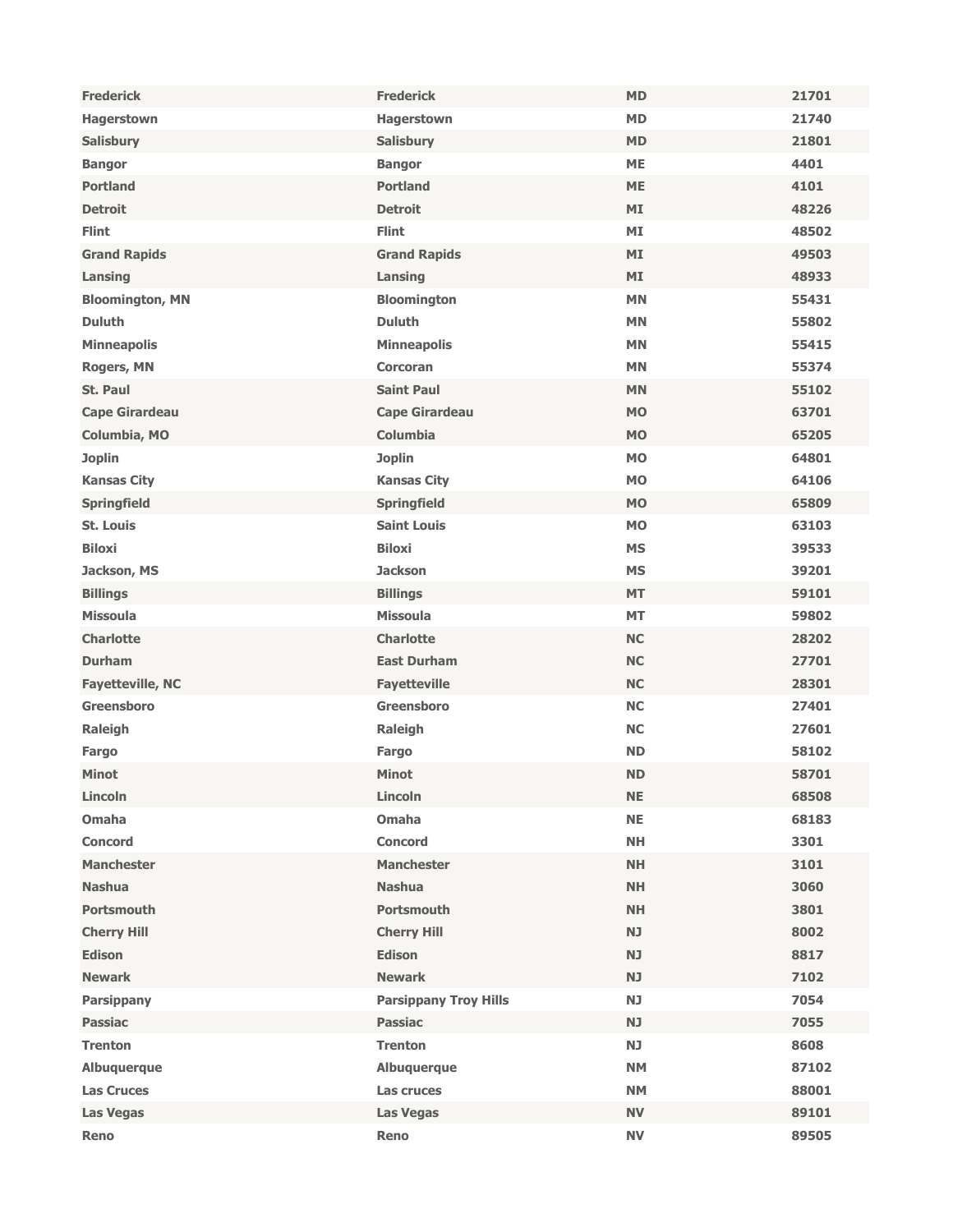| <b>Albany</b>        | <b>Albany</b>          | <b>NY</b> | 12210 |
|----------------------|------------------------|-----------|-------|
| <b>Bayshore</b>      | <b>North Bay Shore</b> | <b>NY</b> | 11706 |
| <b>Bayville</b>      | <b>Bayville</b>        | <b>NY</b> | 11709 |
| <b>Bronx</b>         | <b>Bronx</b>           | <b>NY</b> | 10451 |
| <b>Brooklyn</b>      | <b>Brooklyn</b>        | <b>NY</b> | 11201 |
| <b>Buffalo</b>       | <b>Buffalo</b>         | <b>NY</b> | 14202 |
| <b>East Meadow</b>   | <b>E</b> Meadow        | <b>NY</b> | 11554 |
| <b>Hicksville</b>    | <b>Hicksville</b>      | <b>NY</b> | 11801 |
| <b>Huntington</b>    | <b>Huntington</b>      | <b>NY</b> | 11743 |
| <b>Kingston</b>      | <b>Kingston</b>        | <b>NY</b> | 12401 |
| <b>Manhattan</b>     | <b>Nyc</b>             | <b>NY</b> | 10007 |
| <b>Nesconset</b>     | <b>Nesconset</b>       | <b>NY</b> | 11767 |
| <b>New York City</b> | <b>Nyc</b>             | <b>NY</b> | 10007 |
| <b>Newburgh</b>      | <b>Newburgh</b>        | <b>NY</b> | 12550 |
| <b>Poughkeepsie</b>  | <b>Poughkeepsie</b>    | <b>NY</b> | 12601 |
| Queens               | <b>Kew Gardens</b>     | <b>NY</b> | 11415 |
| <b>Rochester</b>     | <b>Rochester</b>       | <b>NY</b> | 14614 |
| <b>Staten Island</b> | <b>Staten Island</b>   | <b>NY</b> | 10301 |
| <b>Syracuse</b>      | <b>Syracuse</b>        | <b>NY</b> | 13202 |
| <b>Valley Stream</b> | <b>Valley Stream</b>   | <b>NY</b> | 11580 |
| <b>White Plains</b>  | <b>White Plains</b>    | <b>NY</b> | 10601 |
| <b>Yonkers</b>       | <b>Yonkers</b>         | <b>NY</b> | 10701 |
| <b>Cincinnati</b>    | <b>Cincinnati</b>      | <b>OH</b> | 45202 |
| <b>Cleveland</b>     | <b>Cleveland</b>       | <b>OH</b> | 44114 |
| <b>Columbus</b>      | <b>Columbus</b>        | <b>OH</b> | 43215 |
| <b>Toledo</b>        | <b>Toledo</b>          | <b>OH</b> | 43604 |
| <b>Oklahoma City</b> | <b>Oklahoma City</b>   | <b>OK</b> | 73102 |
| <b>Tulsa</b>         | Tulsa                  | <b>OK</b> | 74013 |
| <b>Eugene</b>        | <b>Eugene</b>          | <b>OR</b> | 97401 |
| <b>Medford</b>       | <b>Medford</b>         | <b>OR</b> | 97501 |
| <b>Ontario</b>       | <b>Ontario</b>         | <b>OR</b> | 97914 |
| <b>Portland</b>      | <b>Portland</b>        | <b>OR</b> | 97204 |
| <b>Allentown</b>     | <b>Allentown</b>       | PA        | 18101 |
| <b>Erie</b>          | <b>Erie</b>            | PA        | 16501 |
| <b>Harrisburg</b>    | <b>Harrisburg</b>      | PA        | 17101 |
| Philadephia          | Philadephia            | PA        | 19102 |
| Pittsburgh           | Pittsburgh             | PA        | 15219 |
| <b>Scranton</b>      | <b>Scranton</b>        | PA        | 18503 |
| <b>York</b>          | York                   | PA        | 17401 |
| <b>San Juan</b>      | San Juan               | <b>PR</b> | 901   |
| <b>Providence</b>    | <b>Providence</b>      | <b>RI</b> | 2903  |
| <b>Charleston</b>    | <b>Charleston</b>      | <b>SC</b> | 29401 |
| <b>Columbia</b>      | <b>Columbia</b>        | <b>SC</b> | 29201 |
| <b>Greenville</b>    | <b>Greenville</b>      | <b>SC</b> | 29601 |
| <b>Myrtle Beach</b>  | <b>Myrtle Beach</b>    | SC        | 29577 |
| <b>Sioux Falls</b>   | <b>Sioux Falls</b>     | <b>SD</b> | 57104 |
| <b>Bristol</b>       | <b>Bristol</b>         | <b>TN</b> | 37620 |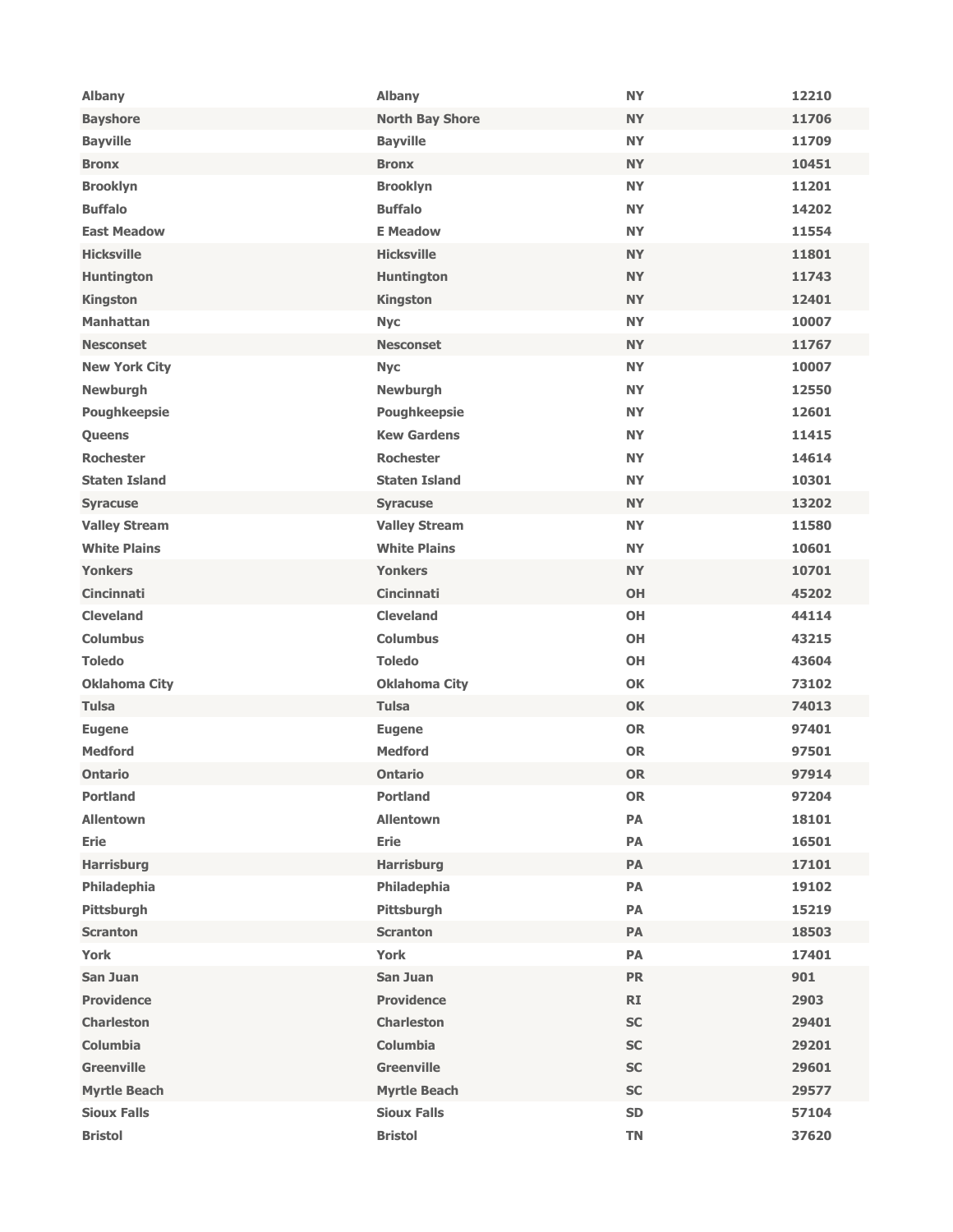| Chattanooga              | Chattanooga            | <b>TN</b> | 37402 |
|--------------------------|------------------------|-----------|-------|
| <b>Columbia</b>          | Columbia               | <b>TN</b> | 38401 |
| <b>Knoxville</b>         | <b>Knoxville</b>       | <b>TN</b> | 37902 |
| <b>Memphis</b>           | <b>Memphis</b>         | <b>TN</b> | 38103 |
| <b>Morristown</b>        | <b>Morristown</b>      | <b>TN</b> | 37813 |
| <b>Nashville</b>         | <b>Nashville</b>       | <b>TN</b> | 37203 |
| <b>Abilene</b>           | <b>Abilene</b>         | <b>TX</b> | 79601 |
| <b>Amarillo</b>          | <b>Amarillo</b>        | <b>TX</b> | 79101 |
| <b>Austin</b>            | <b>Austin</b>          | <b>TX</b> | 78701 |
| <b>Beaumont</b>          | <b>Beaumont</b>        | <b>TX</b> | 77701 |
| <b>Brownsville</b>       | <b>Brownsville</b>     | <b>TX</b> | 78520 |
| <b>Caldwell</b>          | <b>Caldwell</b>        | <b>TX</b> | 77836 |
| Cleburne, TX             | <b>Cleburne</b>        | <b>TX</b> | 76033 |
| <b>College Station</b>   | <b>College Station</b> | <b>TX</b> | 77840 |
| <b>Corpus Christi</b>    | <b>Crp Christi</b>     | <b>TX</b> | 78401 |
| <b>Dallas</b>            | <b>Dallas</b>          | <b>TX</b> | 75201 |
| <b>Denton</b>            | <b>Denton</b>          | TX        | 76201 |
| <b>El Paso</b>           | <b>El Paso</b>         | <b>TX</b> | 79901 |
| <b>Fort Worth</b>        | <b>Fort Worth</b>      | <b>TX</b> | 76102 |
| Garland                  | <b>Garland</b>         | <b>TX</b> | 75040 |
| Harlingen                | <b>Harlingen</b>       | <b>TX</b> | 78550 |
| <b>Houston</b>           | <b>Houston</b>         | <b>TX</b> | 77002 |
| <b>Huntsville</b>        | <b>Huntsville</b>      | TX        | 77320 |
| <b>Killeen</b>           | <b>Killeen</b>         | <b>TX</b> | 76541 |
| Longview                 | Longview               | <b>TX</b> | 75601 |
| <b>Lubbock</b>           | <b>Lubbock</b>         | <b>TX</b> | 79401 |
| <b>Marshall</b>          | <b>Marshall</b>        | <b>TX</b> | 75670 |
| <b>McAllen</b>           | <b>Mc Allen</b>        | <b>TX</b> | 78501 |
| <b>McKinney</b>          | <b>Mc Kinney</b>       | <b>TX</b> | 75069 |
| <b>Mineral Wells, TX</b> | <b>Mineral Wells</b>   | <b>TX</b> | 76067 |
| <b>Odessa</b>            | <b>Odessa</b>          | <b>TX</b> | 79761 |
| <b>Plano</b>             | <b>Plano</b>           | <b>TX</b> | 75074 |
| <b>San Antonio</b>       | <b>San Antonio</b>     | <b>TX</b> | 78205 |
| <b>Sherman</b>           | <b>Sherman</b>         | <b>TX</b> | 75090 |
| <b>Stephenville, TX</b>  | <b>Stephenville</b>    | <b>TX</b> | 76401 |
| <b>Sugarland</b>         | <b>Sugar Land</b>      | <b>TX</b> | 77478 |
| <b>Temple</b>            | <b>Temple</b>          | <b>TX</b> | 76501 |
| <b>Texarkana</b>         | <b>Texarkana</b>       | <b>TX</b> | 75501 |
| <b>Tyler</b>             | <b>Tyler</b>           | <b>TX</b> | 75702 |
| <b>Waco</b>              | <b>Waco</b>            | <b>TX</b> | 76702 |
| <b>Weatherford, TX</b>   | Weatherford            | <b>TX</b> | 76086 |
| <b>Wichita Falls</b>     | <b>Wichita Falls</b>   | <b>TX</b> | 76301 |
| <b>Farmington</b>        | Farmington             | <b>UT</b> | 84025 |
| Layton                   | <b>West Layton</b>     | <b>UT</b> | 84041 |
| Ogden                    | Ogden                  | UT        | 84401 |
| <b>Provo</b>             | <b>Provo</b>           | UT        | 84601 |
| <b>Roy</b>               | <b>Roy</b>             | <b>UT</b> | 84067 |